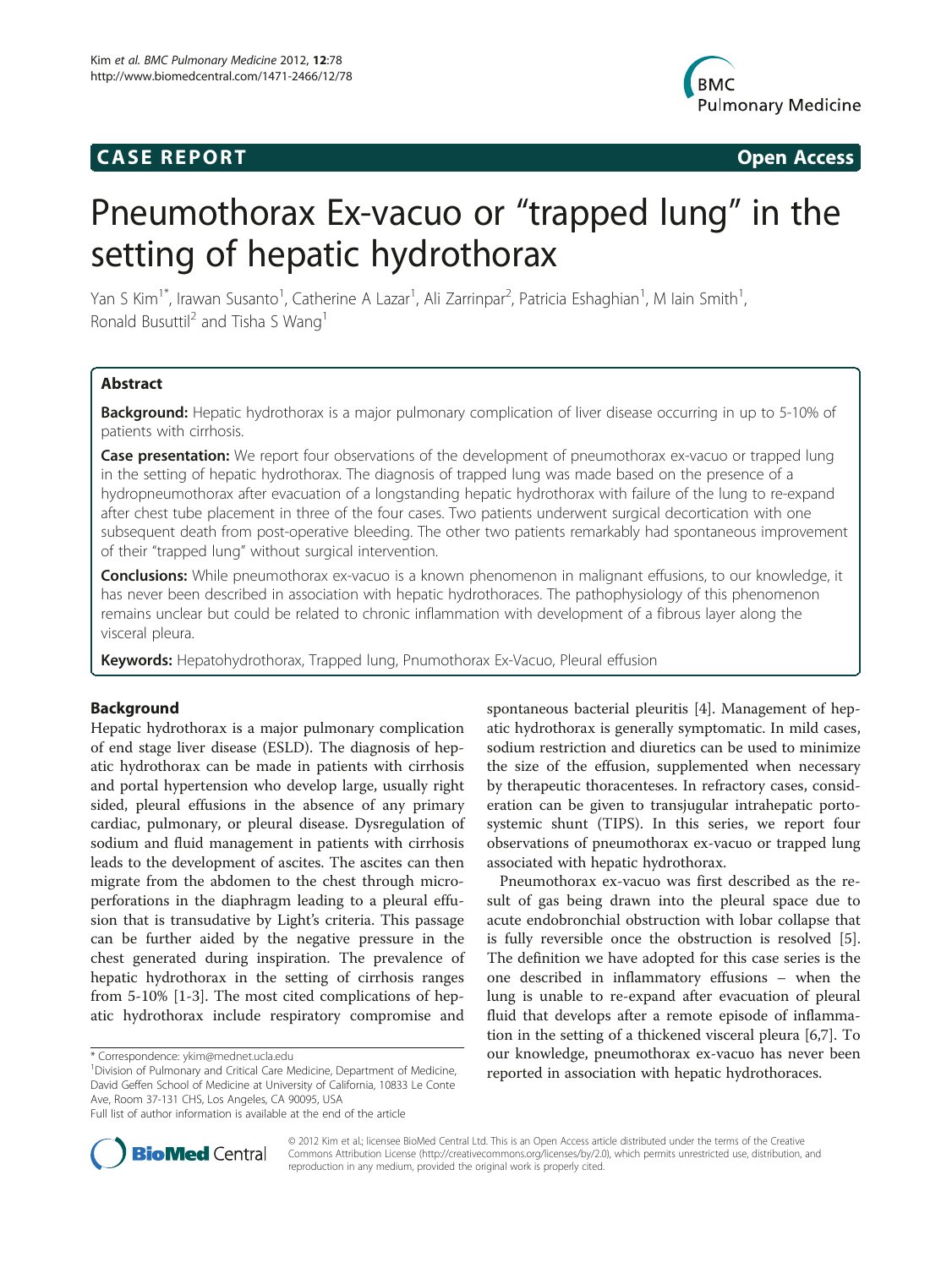#### Case presentation

## Case 1

A 24-year-old male with hepatitis C contracted at birth developed cirrhosis complicated by variceal bleeding, portal hypertension, ascites, and a persistent right-sided hepatic hydrothorax that required thoracenteses every four to six weeks. The effusions were transudative in nature (fluid to serum total protein ratio 0.4, fluid to serum LDH ratio 0.5) and without evidence of infection, pleural, or parenchymal abnormalities consistent with a hepatic hydrothorax. Given his refractory effusions, an indwelling pleural cavity drainage catheter was placed at an outside hospital 8 months prior to his orthotopic liver transplantation (OLT) for self-drainage of the effusion at home. The pleural catheter was removed 1 month after its placement when he was referred for OLT in order to minimize the chance of infectious complications. He was subsequently managed successfully with diuretics and therapeutic thoracenteses as needed for symptomatic relief. At the time of liver transplantation he had undergone approximately ten thoracenteses.

He subsequently underwent an uncomplicated OLT. A pre-operative chest x-ray revealed a large chronic rightsided pleural effusion. He was successfully extubated after OLT and doing well so no immediate intervention was performed on the effusion. On post-operative day (POD) #5, the patient developed respiratory distress with new left sided infiltrates consistent with pneumonia. He was started on antibiotics and a right-sided therapeutic thoracentesis was performed with removal of 1.3 liters of fluid. Post-thoracentesis chest imaging revealed a large hydropneumothorax suspicious for a pneumothorax exvacuo. A small-bore chest tube was inserted and placed on suction without any additional re-expansion of the lung or any change in his respiratory status (Figure 1). The chest tube was discontinued 2 days later and a subsequent chest computed tomography (CT) confirmed the presence of a large right-sided hydropneumothorax with underlying visceral and parietal pleural thickening and fibrosis causing restriction and constriction of the underlying right lung, consistent with "trapped lung" (Figure 2). Because there was no evidence of any endobronchial obstruction on CT we elected not to perform a diagnostic bronchoscopy to rule out endobronchial lesions. The patient's respiratory status improved with antibiotics and no infection was identified in the pleural fluid cultures. Thoracic surgery was consulted for possible video-assisted thoracoscopic surgery (VATS); however, because the patient was doing well without any complaints of dyspnea and without hypoxemia, the decision was made to defer the surgery until his immunosuppression was tapered down in order to minimize wound healing complications. He was discharged home on POD #20 without need for supplemental oxygen. A repeat chest x-ray 1 month later showed improvement in the hydropneumothorax, and a chest x-ray obtained 6 months later showed near-complete re-expansion of his right lung without any surgical intervention (Figures [3A-](#page-2-0)C).

#### Case 2

A 68-year old female with non-alcoholic steatohepatitis (NASH) complicated by a refractory right-sided hepatic hydrothorax (fluid to serum total protein ratio 0.3, fluid LDH  $\langle 2/3$  upper limits of normal serum LDH) presented for an OLT evaluation. The diagnosis of NASH was made 14 years prior and for the 1 year prior to presentation to our hospital, she had required near weekly thoracenteses. The patient was subsequently admitted to our hospital with shortness of breath. Following a therapeutic thoracentesis, she was noted to have a



Figure 1 Chest x-ray post-OLT: Pneumothorax ex-vacuo. Arrow indicates location of chest tube.



Figure 2 Chest CT post-OLT: Large right-sided hydropneumothorax with underlying visceral and parietal pleural thickening and fibrosis.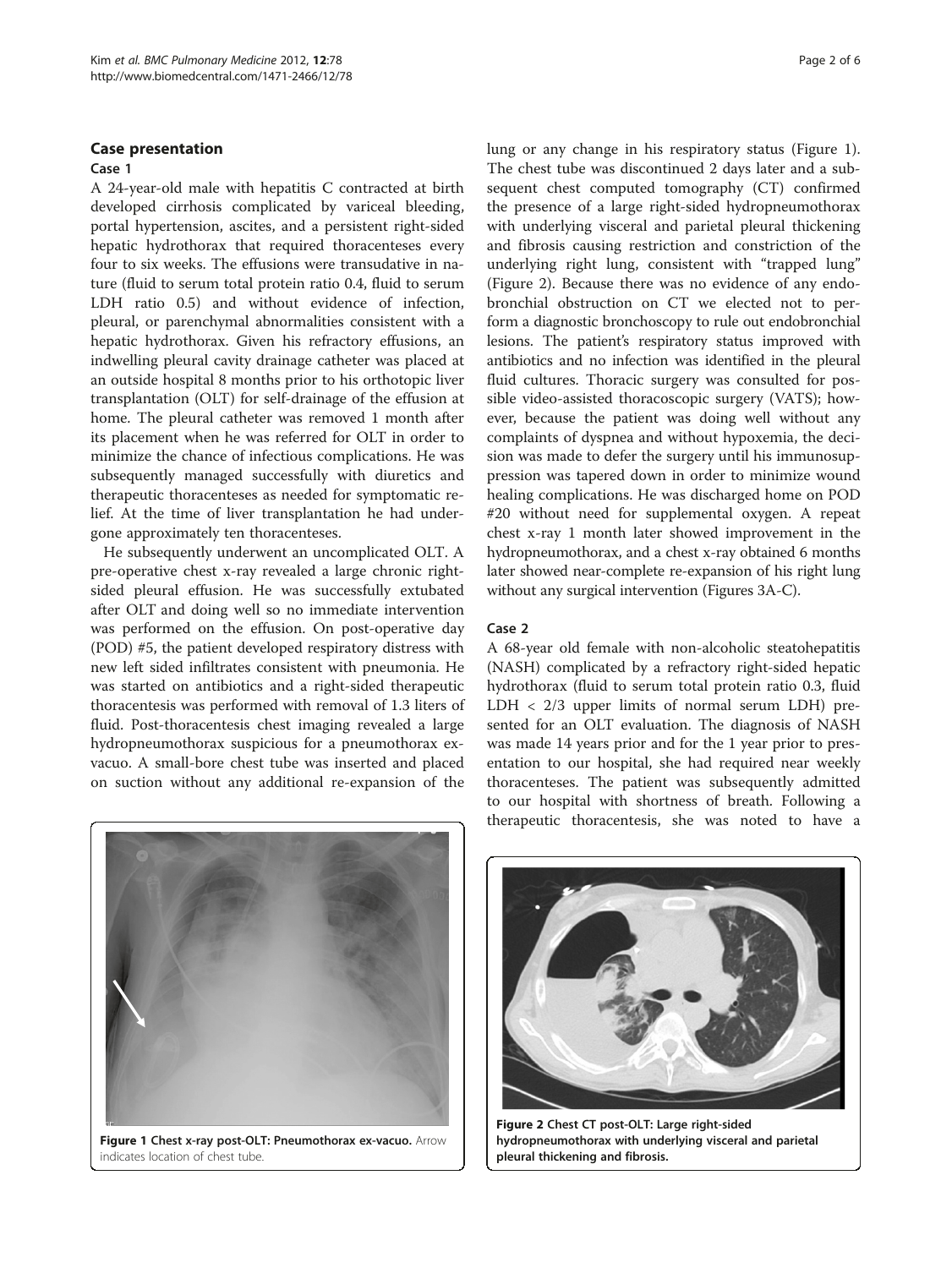<span id="page-2-0"></span>

pneumothorax. A 16 French chest tube was placed with no air leak or re-expansion of the lung following chest tube placement. A CT of the chest confirmed the presence of a hydropneumothorax without evidence of endobronchial obstruction. Thoracic surgery was consulted to consider her for definitive management of her pleural effusion because of the persistent high volume drainage (~700 cc per day) from the chest tube. The patient underwent VATS decortication and chemical pleurodesis with resolution of the hydropneumothorax. On POD #20 after her VATS, the patient underwent a successful OLT and did not suffer any further pulmonary or pleural complications.

## Case 3

A 74-year old male with cirrhosis secondary to hepatitis B complicated by a refractory right-sided hepatic hydrothorax (fluid to serum total protein ratio 0.2, fluid LDH < 2/3 upper limits of normal serum LDH) requiring near weekly thoracenteses for the preceding two years presented for an OLT evaluation. After a thoracentesis, he was found to have a pneumothorax and a small bore chest tube was placed by interventional radiology without subsequent re-expansion of the lung. A bronchoscopy was performed and did not reveal any endobronchial abnormalities. Given the complex loculated nature of the effusion, thoracic surgery recommended a thoracotomy with decortication. The operation was complicated by significant post-operative bleeding, and the patient was taken back to the operating room 3 days following the initial thoracotomy due to continued bleeding. Diffuse oozing was found intra-operatively from the parenchymal surface of the lung and the chest wall. The patient suffered a cardiac arrest and expired shortly after surgery.

## Case 4

A 57-year old male with cirrhosis related to NASH diagnosed seven years prior, presented for an OLT evaluation. Prior to presentation, he had multiple chest tubes placed for a refractory right-sided hepatic hydrothorax (fluid to serum total protein ratio  $< 0.5$ , fluid LDH  $< 2/3$ upper limits of normal serum LDH) with failed attempts at pleurodesis and had an indwelling pleural cavity drainage catheter placed at an outside hospital. Due to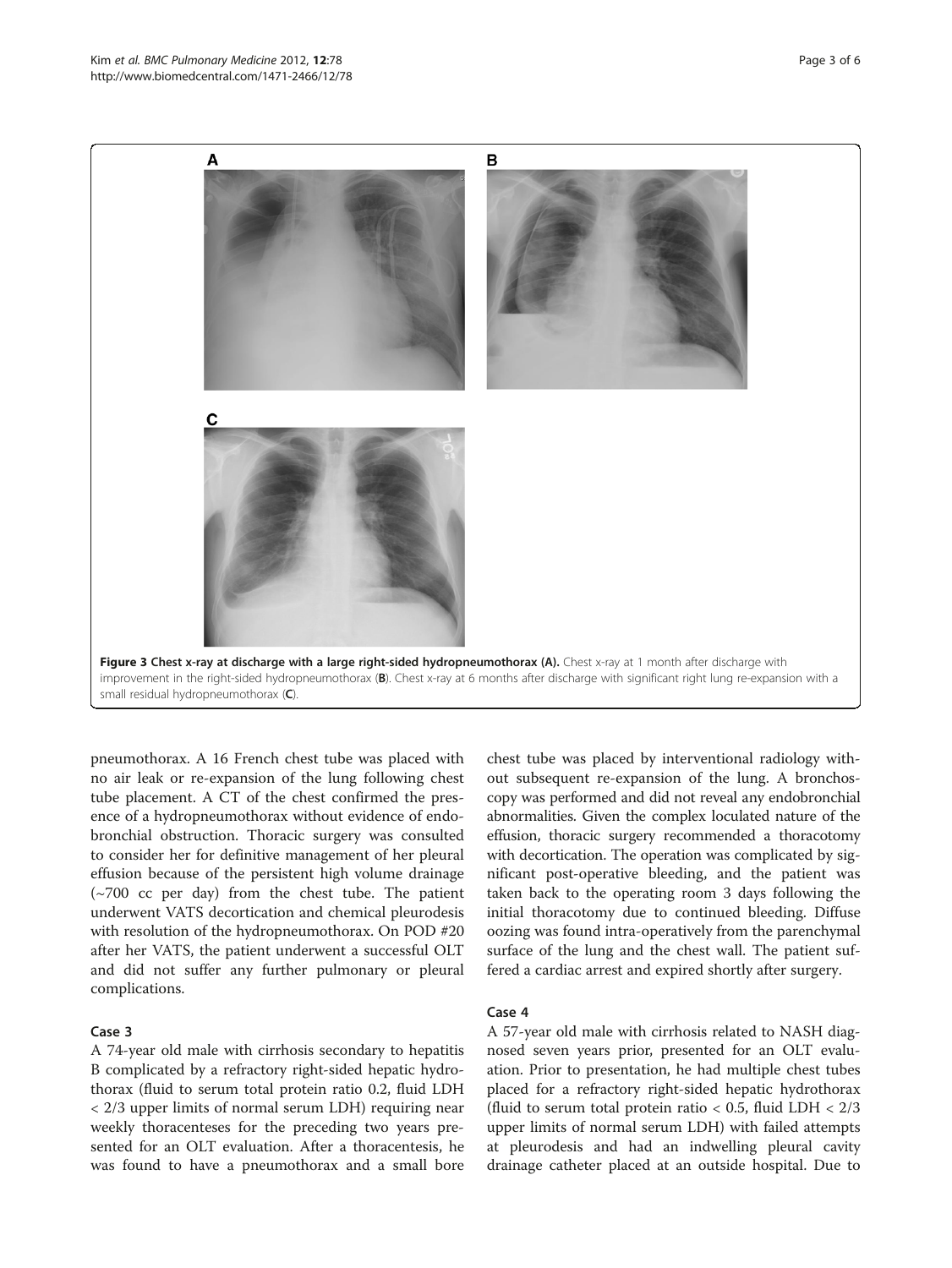concerns for infection, the pleural catheter was later removed and he was managed with diuretics and frequent thoracenteses. Transjugular intrahepatic portosystemic shunt (TIPS) was not initially felt to be an option secondary to a reported portal vein thrombosis. Approximately 3 months after the removal of the pleural catheter, another indwelling pleural catheter was placed by an outside hospital secondary to the patient's difficulty with tolerating diuretics. He eventually underwent successful TIPS placement for the refractory hepatic hydrothorax, and the second indwelling pleural catheter was removed approximately 2 months after its placement. After removal of the second indwelling pleural catheter, chest x-ray revealed a large loculated hydropneumothorax (Figure 4), suspicious for trapped lung. Given that the patient remained asymptomatic without any oxygen requirement, the decision was made to defer any surgical intervention. He was discharged from the hospital and a follow-up chest x-ray one month later revealed significant improvement of his right-sided hydropneumothorax (Figure 5). He is currently doing well two years later and continues to await OLT.

## Conclusions

Historically, trapped lung was seen in conjunction with pneumothorax therapy used to treat tuberculosis [\[6](#page-5-0)]. Other conditions that have been associated with trapped lung include parapneumonic effusions, post-cardiac surgery, hemothorax, inflammatory pleuritis, chest radiation, and malignant pleural effusions [[7\]](#page-5-0). The pathophysiology of pneumothorax ex-vacuo remains unclear. Several potential hypotheses have been proposed. The leading hypothesis involves the formation of a fibrous peel as



catheter showing a large right-sided loculated hydropneumothorax.



the result of chronic inflammation that prevents the lung from re-expanding [\[8](#page-5-0)]. An alternative theory suggests that the depletion of surfactant, as a result of chronic atelectasis, is the reason for the lung to fail to re-expand [[9\]](#page-5-0). In the setting of hepatic hydrothorax, we suspect a similar pathophysiology involving chronic inflammation and subsequent development of a fibrous layer along the visceral pleura. Table [1](#page-4-0) summarizes the patient characteristics of this series. None of our patients had a documented infectious process in the pleural space at the time of the trapped lung diagnosis, and no endobronchial abnormalities were seen on chest CT or bronchoscopy (when performed). All patients did have a history of multiple thoracenteses and two patients had indwelling pleural cavity drainage catheters placed which could also have contributed to chronic inflammation and scarring along the pleura.

Similar to experiences seen with trapped lung in malignant effusions, effective management of trapped lung in the presence of hepatic hydrothoraces remains extremely challenging [\[10](#page-5-0)]. Chest tube placement in this setting does not result in lung re-expansion, and surgical intervention can carry significant mortality and morbidity in patients with ESLD due to their underlying coagulopathy. Therefore, the ideal management for pneumothorax exvacuo in association with hepatic hydrothorax remains undefined. In our case series, chest tube placement at the initial diagnosis of trapped lung did not result in re-expansion of the lung in any of the patients. Two patients underwent surgical intervention: one patient had a successful outcome, while the other patient died from bleeding complications after thoracic surgery. The latter case underscores the high-risk nature of thoracic surgical intervention in this patient population. Finally,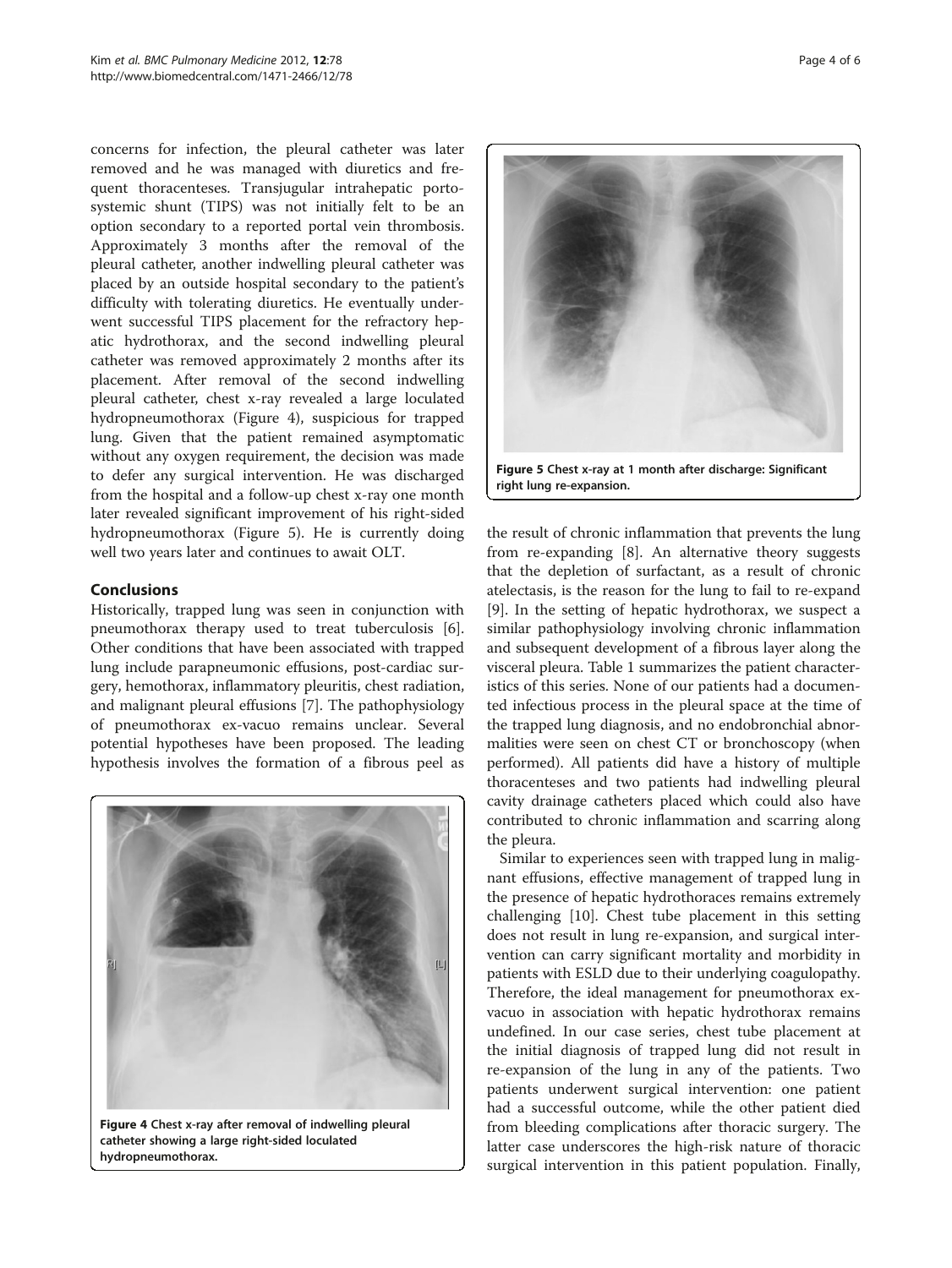<span id="page-4-0"></span>Table 1 Clinical characteristics of patients

| Case                                          |             | 2           | 3                               | 4              |
|-----------------------------------------------|-------------|-------------|---------------------------------|----------------|
| Age (yrs)                                     | 24          | 68          | 74                              | 57             |
| Gender                                        | M           | F           | M                               | M              |
| Race/Ethnicity                                | Hispanic    | Hispanic    | Caucasian                       | Middle Eastern |
| <b>Liver Disease</b>                          | Hepatitis C | <b>NASH</b> | Hepatitis B                     | <b>NASH</b>    |
| OLT status*                                   | Post        | Pre         | Pre                             | Pre            |
| Location (Right/Left)                         | R           | R           | R                               | R              |
| Previous Indwelling Pleural Catheter (Yes/No) | $\vee$      | Ν           | $\mathsf{N}$                    | Y(x 2)         |
| Infection in Pleural Fluid (Yes/No)           | $\mathbb N$ | N           | N                               | N              |
| # Thoracenteses Performed                     | ~10         | ~1          | >10                             | >15            |
| Chest Tube (Yes/No)                           | Υ           | Υ           | Y                               | N              |
| Response                                      | $\mathbb N$ | N           | N                               | N/A            |
| <b>Surgical Intervention (Yes/No)</b>         | $\mathbb N$ | Υ           | Y                               | N              |
| Response                                      | N/A         | Υ           | $\mathsf{N}$                    | N/A            |
| <b>Cause of Death</b>                         | N/A         | N/A         | Bleeding after thoracic surgery | N/A            |

\*at time of diagnosis of trapped lung.

two patients subsequently had spontaneous nearresolution of their trapped lung without further thoracic interventions – one in the setting of immunosuppression after a liver transplant and one prior to liver transplant. The spontaneous improvements in the hydropneumothoraces suggest a potential for pleural remodeling and healing resulting in lung expansion over time, similar to that seen in some patients with trapped lung following an empyema.

To our knowledge, this is the first case series reported of the development of pneumothorax ex-vacuo in association with hepatic hydrothorax. Awareness of this phenomenon is essential in the care and management of patients with ESLD and recurrent hepatic hydrothoraces. In asymptomatic patients with pneumothoraces ex-vacuo in association with hepatic hydrothoraces, observation with conservative management may be appropriate prior to surgical interventions, especially in light of the bleeding complications that can occur with liver disease. It remains unclear whether the development of pneumothorax ex-vacuo would be preventable by keeping the pleural space as dry as possible to minimize chronic inflammation. Additional patients will need to be characterized and followed prospectively to make any further conclusions on the ideal management of this clinical dilemma.

## Consent

Written informed consent was obtained from the patient or next of kin for publication of this case report and any accompanying images. A copy of the written consent is available for review by the Series Editor of this journal.

#### Abbreviations

CT: Computed tomography; ESLD: End-stage liver disease; NASH: Nonalcoholic steatohepatitis; OLT: Orthotopic liver transplantation; POD: Postoperative day; TIPS: Transjugular intrahepatic porto-systemic shunt; VATS: Video-assisted thoracoscopic surgery.

#### Competing interests

We declare that there are no financial or non-financial competing interests associated with this manuscript.

#### Authors' contributions

YSK, TSW, IS, PE, MIS, AZ, and RB participated in the direct care of the patients reported in our series. YSK and TSW contributed to the case histories and the discussion portion of the manuscript. IS, MIS, and PE contributed to the discussion portion of the manuscript. AZ, RB, and CAL contributed to the revision and submission of the manuscript. All authors must read and approved the final manuscript.

#### Authors' information

YK fellow Pulmonary and Critical Care Program. IS Clinical Professor of Medicine. CL Assistant Clinical Professor, attending physician liver transplant intensive care unit. AZ fellow Liver Transplant Surgery. PE Assistant Clinical Professor, attending liver transplant intensive care unit. MIS Clinical Professor of Medicine. RB Professor, Chairman of UCLA Department of Surgery, Chief of UCLA Liver and Pancreas Transplantation Program, Director of the UCLA Liver Transplant Program. TW Assistant Clinical Professor, Director of Pulmonary Critical Care Consultation Service in the liver transplant intensive care unit.

The work was performed at University of California Los Angeles Medical Center, Los Angeles, California.

#### Acknowledgements

No funding source had any significant role in the preparation, review, or approval of the manuscript.

#### Author details

<sup>1</sup> Division of Pulmonary and Critical Care Medicine, Department of Medicine, David Geffen School of Medicine at University of California, 10833 Le Conte Ave, Room 37-131 CHS, Los Angeles, CA 90095, USA. <sup>2</sup>Dumont-UCLA Liver Cancer and Transplant Centers, Pfleger Liver Institute, Department of Surgery, David Geffen School of Medicine at University of California, Los Angeles, California, USA.